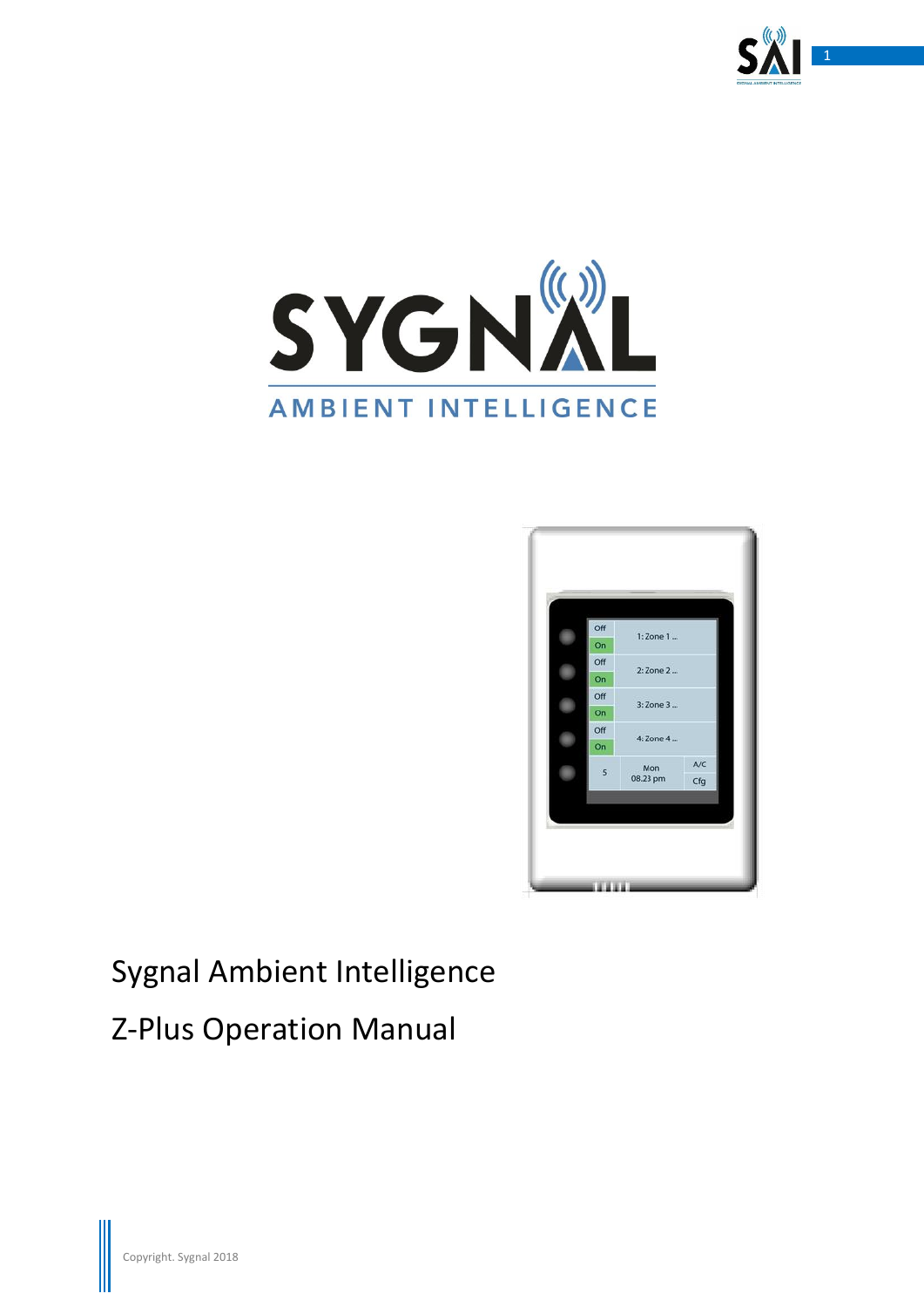

Publisher Sygnal Ambient Intelligence Phone 1300 844 429 Fax 07 3870 8270 Internet www.sygnal .com.au

### **Revision 07.11**

This Technical Manual describes the service and troubleshooting of Sygnal Digital Inverter Ducted split air conditioners.

### **Copyright**

This publication is Copyright © 2017 Sygnal. All rights reserved. No part of this publication may be reproduced, stored in any retrieval system or transmitted, in any form or by any means, electronic, mechanical, photocopying, recording or otherwise, without the prior written permission of Sygnal.

#### **Disclaimer**

Sygnal reserves the right to make changes and improvements to any of the products described in this document without prior notice. Under no circumstances shall Sygnal be responsible for any loss of income or any special, incidental, consequential or indirect damages howsoever caused.

#### **Warranty**

The contents of this document are provided "as is". Except as required by applicable law, no warranties of any kind, either express or implied, including, but not limited to, the implied warranties of merchantability and fitness or a particular purpose, are made in relation to the accuracy, reliability or contents of this document, Sygnal reserves the right to revise this document or withdraw it at any time without prior notice.

#### **Sourcing**

Proudly designed and manufactured in Australia by Sygnal, an independent Australian-owned company.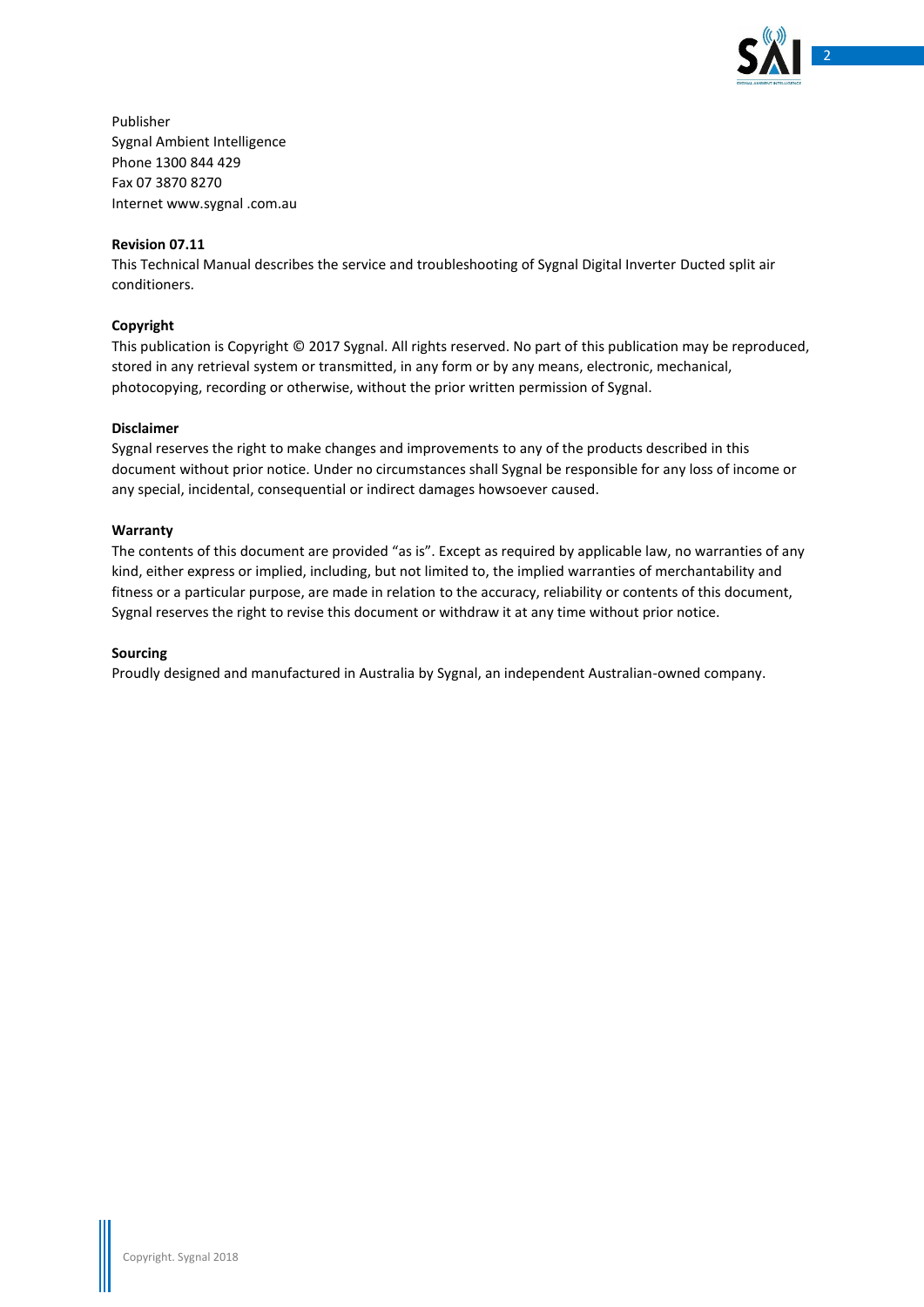

### Contents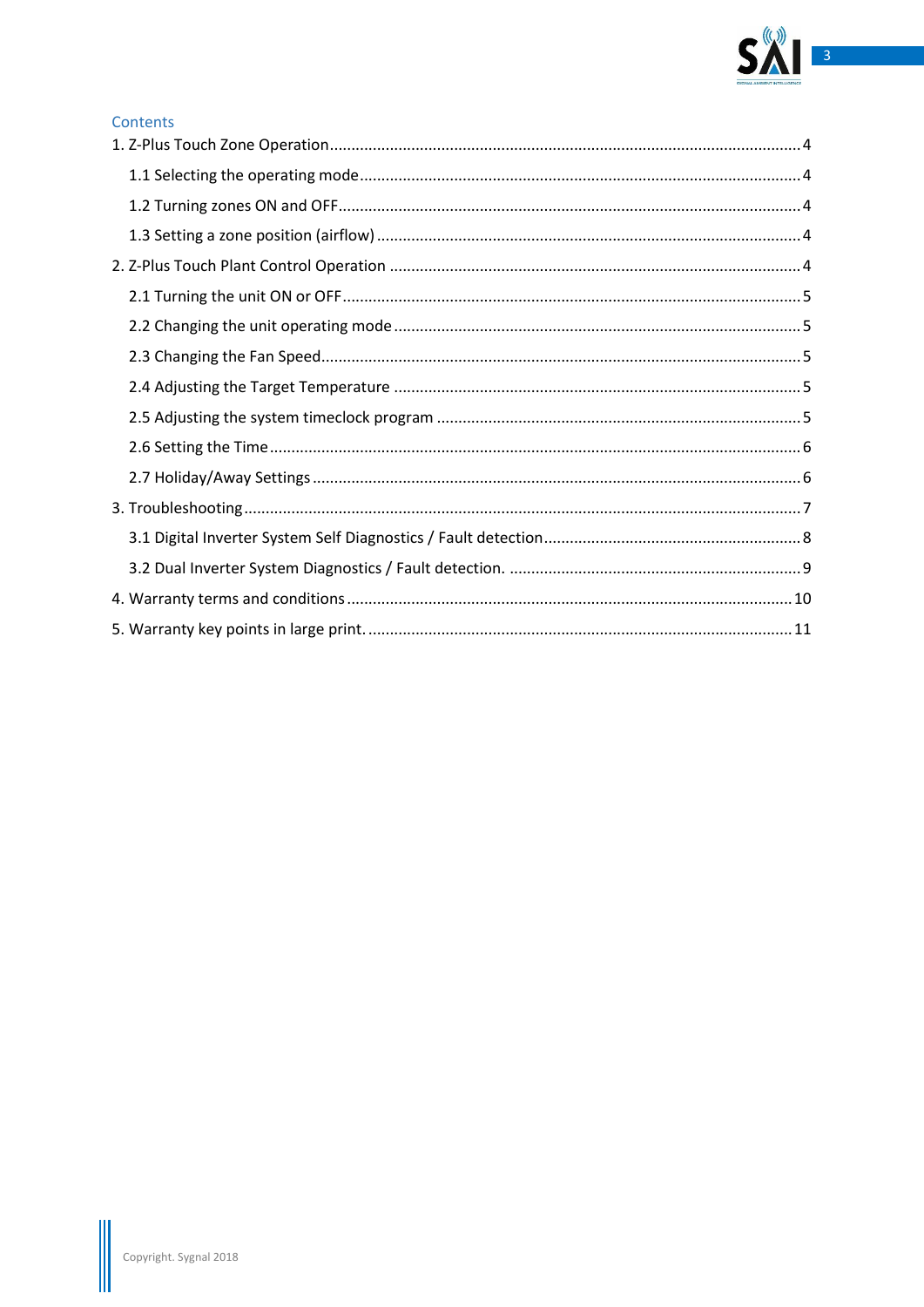

### <span id="page-3-0"></span>1. Z-Plus Touch Zone Operation

### <span id="page-3-1"></span>1.1 Selecting the operating mode

The Z-Plus Touch system has two operating modes.

- Damper control Zone dampers can be positioned in 5% increments.
- Unit Control Unit target temperature, fan speed and heat/cool mode.

### <span id="page-3-2"></span>1.2 Turning zones ON and OFF

1. Press the hardware  $\degree$  button adjacent the zone name to toggle the zone from ON to OFF. 2. Press the hardware button at the bottom of the controller to toggle between zones 1-4, 5-8 and Favourites.

### <span id="page-3-3"></span>1.3 Setting a zone position (airflow)

1. Select the target zone.

- 2. Press the zone name to access the Zone Adjust Screen.
- 3. Use the Up or Down soft keys to adjust the target position.
- 4. Press Done to save and exit.

Zone position range is limited by the Min and Max parameters.

A zone position of 0% is equal to the Min parameter.

A zone position of 100% is equal to the Max parameter.



### <span id="page-3-4"></span>2. Z-Plus Touch Plant Control Operation

Press the A/C soft key on the bottom right of the global screen next to the clock to access the plant control screen.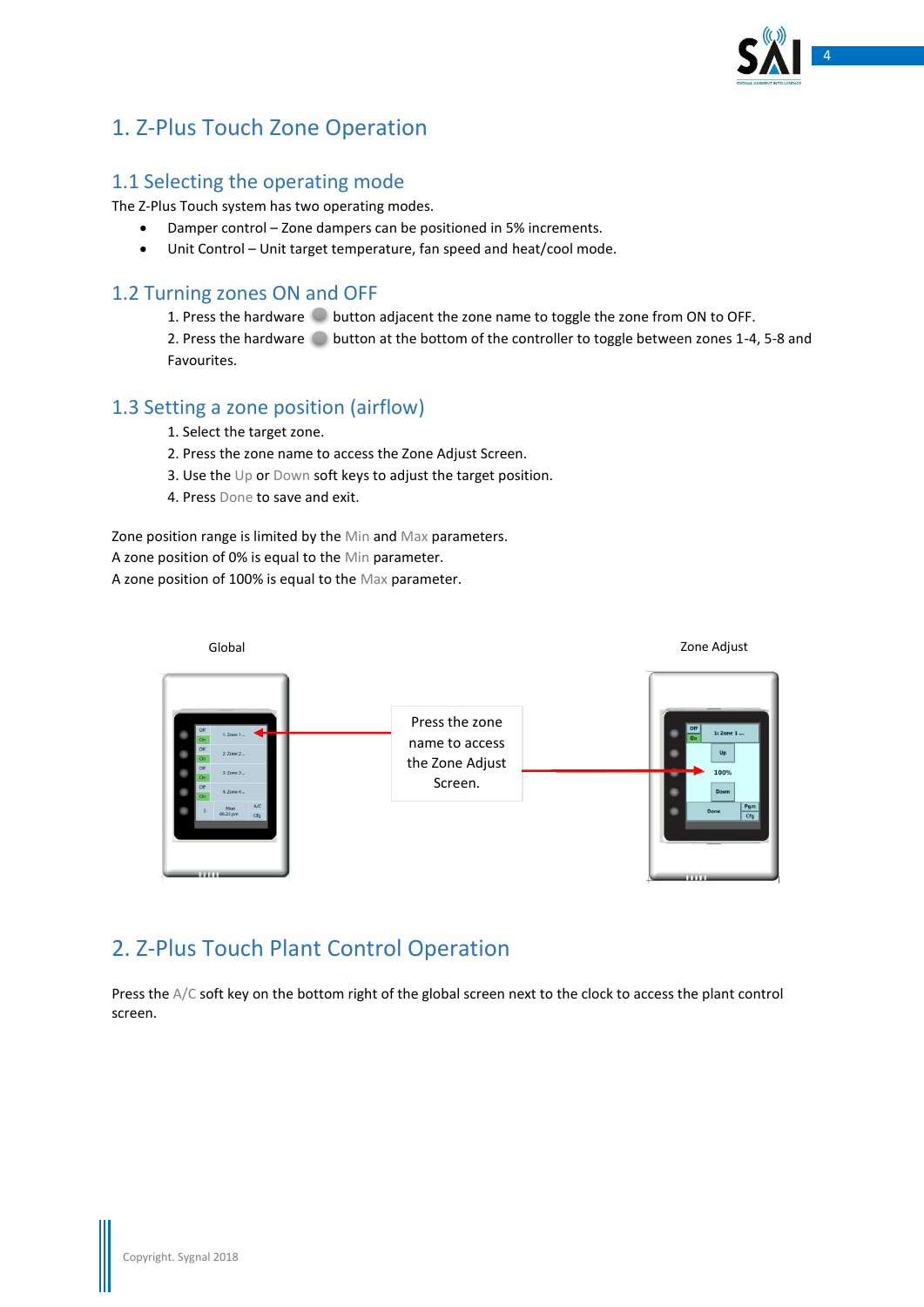



### <span id="page-4-0"></span>2.1 Turning the unit ON or OFF

Press the soft key in the top left hand corner of the display and the unit state will toggle between ON and OFF.

### <span id="page-4-1"></span>2.2 Changing the unit operating mode

Press the soft key in the top centre of the display and the unit operating mode will toggle between Vent, Cool, Heat and Auto.

### <span id="page-4-2"></span>2.3 Changing the Fan Speed

Press the soft key in the top right of the display and the fan speed will toggle between High, Medium, Low and Auto.

### <span id="page-4-3"></span>2.4 Adjusting the Target Temperature

Use the + and – soft keys to adjust the desired target temperature. The actual temperature is displayed below the target in brackets.

### <span id="page-4-4"></span>2.5 Adjusting the system timeclock program

1. Press the Plant Timer Programme soft key to enter the system timer screen. 2. Press the soft keys at the top of the displays to activate the days of the week the timeclock should be active.

3. Use the +hh and +mm, and –hh and –mm soft keys to adjust the Start and Finish times.

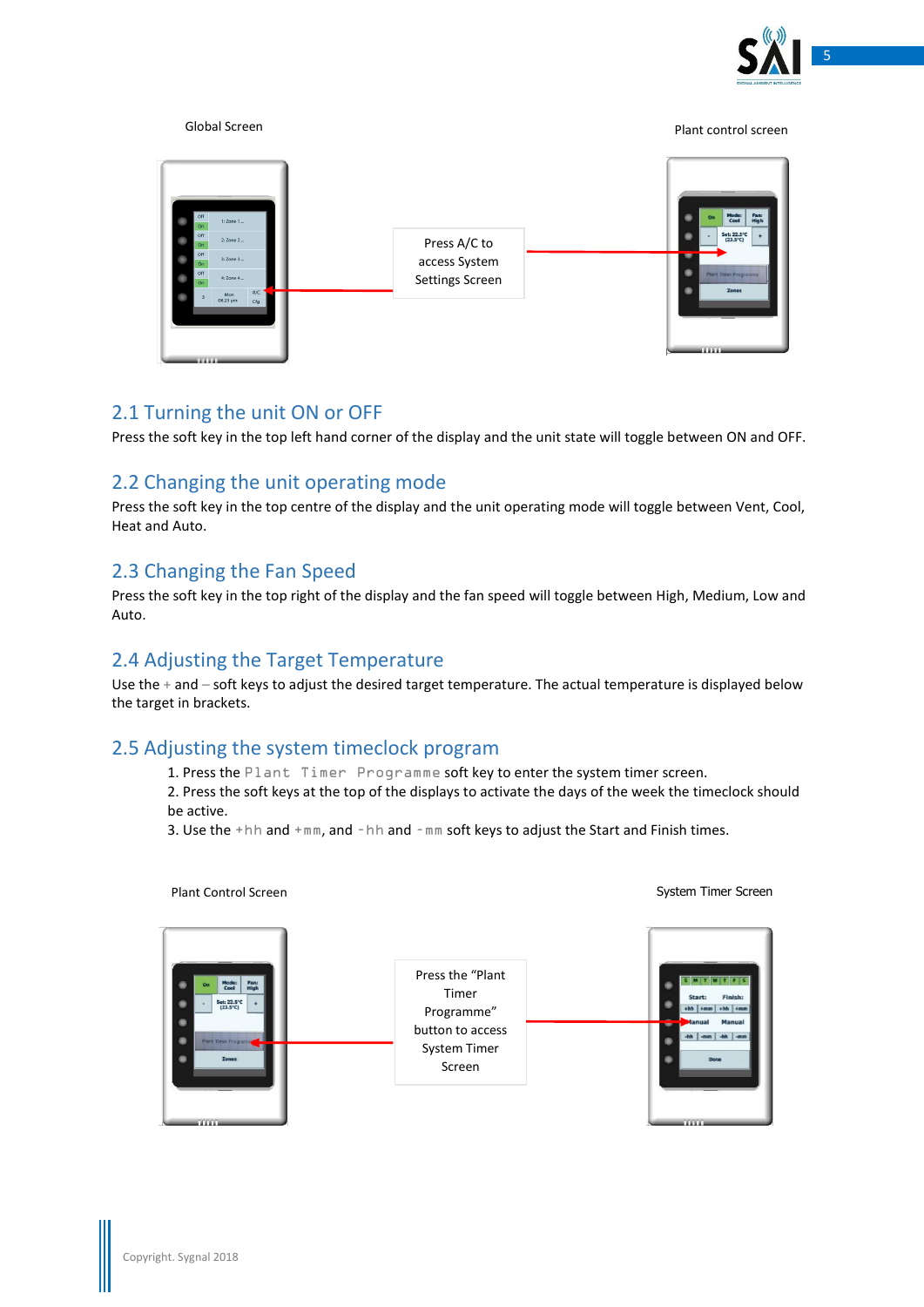

### <span id="page-5-0"></span>2.6 Setting the Time

1. Press the Sygnal soft key on the home screen to enter the Real Time Clock screen.

2. Press the soft keys positioned above and below the time and date to select the appropriate value for each field.

### <span id="page-5-1"></span>2.7 Holiday/Away Settings

Press the RTC programs: Enabled soft key to disable all time based ON and OFF events.

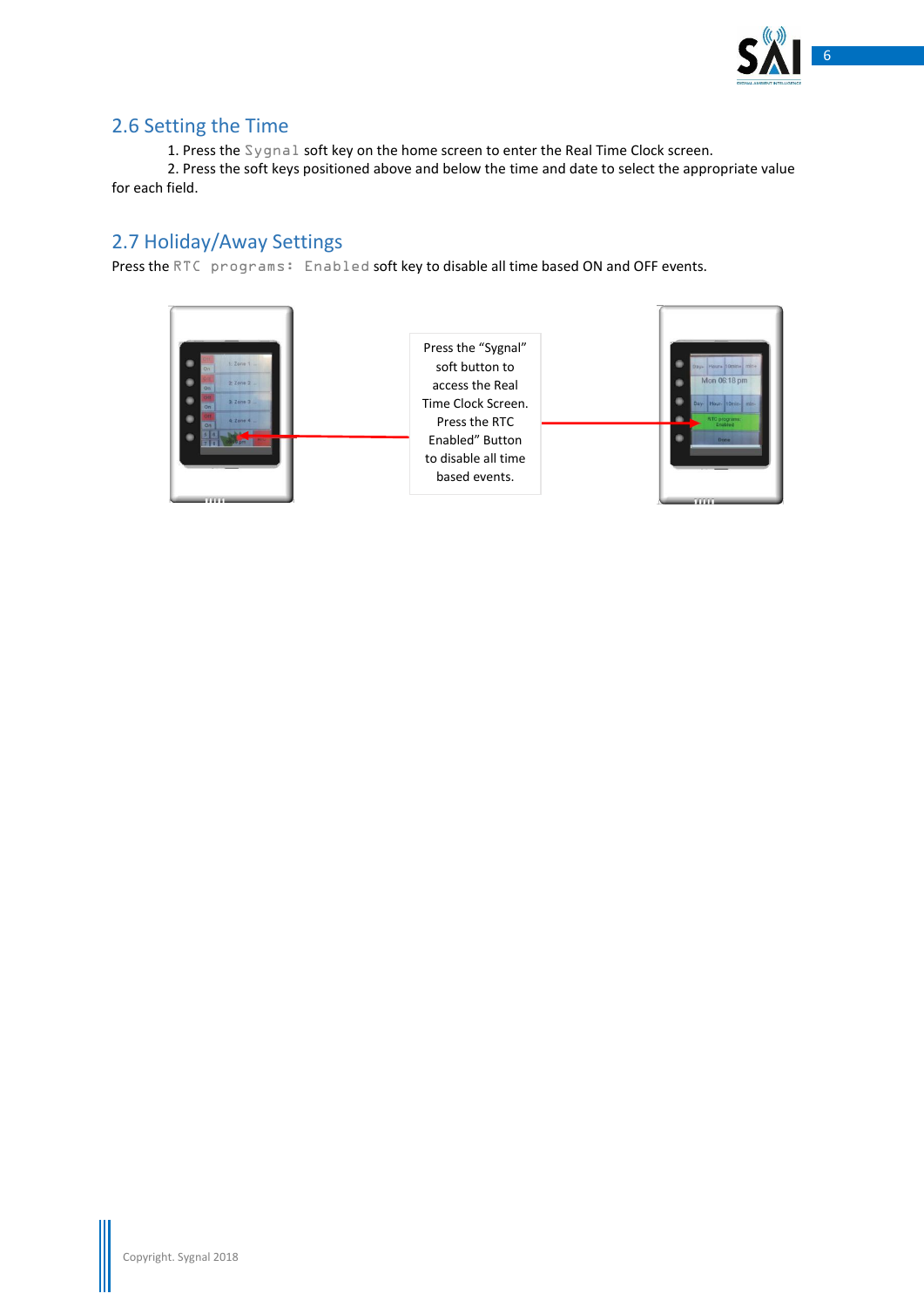

## <span id="page-6-0"></span>3. Troubleshooting

| Problem                                                                                                                                                                                                                  | <b>Possible Solution</b>                                                                                                                                                                                                                                                                                                                                      |
|--------------------------------------------------------------------------------------------------------------------------------------------------------------------------------------------------------------------------|---------------------------------------------------------------------------------------------------------------------------------------------------------------------------------------------------------------------------------------------------------------------------------------------------------------------------------------------------------------|
| Air Conditioner has restarted but does not operate<br>for 4 minutes                                                                                                                                                      | The normal operating behaviour to protect the<br>compressor. Wait until the air conditioner begins<br>operating.                                                                                                                                                                                                                                              |
| Operation stops for up to 12 minutes during heating<br>and a different noise/sound comes from the unit.                                                                                                                  | The unit has entered defrost mode to melt the frost<br>which has accumulated on the outdoor unit. This<br>will take no longer than about 12 minutes so wait<br>for the unit to resume normal operation. (Frost<br>accumulates on the outdoor unit when the outdoor<br>temperature is low and the humidity is high. Water<br>comes out from the outdoor unit). |
| The air conditioner does not operate.                                                                                                                                                                                    | Has the mode been set correctly?<br>Is at least one zone ON.<br>Has the setpoint for ON zones been set low enough<br>for cooling or high enough for heating?<br>Has the circuit breaker been tripped?                                                                                                                                                         |
| The air conditioner does not cool/heat effectively.                                                                                                                                                                      | Has the mode been set correctly?<br>Are all the windows and doors closed?<br>Are the filters dirty?<br>Are the intake or outlet vents of the outdoor unit<br>obstructed?<br>The outside temperature maybe below or above<br>design conditions. Turning OFF any zones not<br>required may help.                                                                |
| Abnormal noise is heard during operation (except<br>during the defrosting operation).<br>Water leaks from the indoor unit.<br>Switches or buttons do not operate properly.<br>Fault code is displayed on the controller. | Contact your installer. Your model and serial<br>number is recorded on the inside of the last page of<br>this booklet.                                                                                                                                                                                                                                        |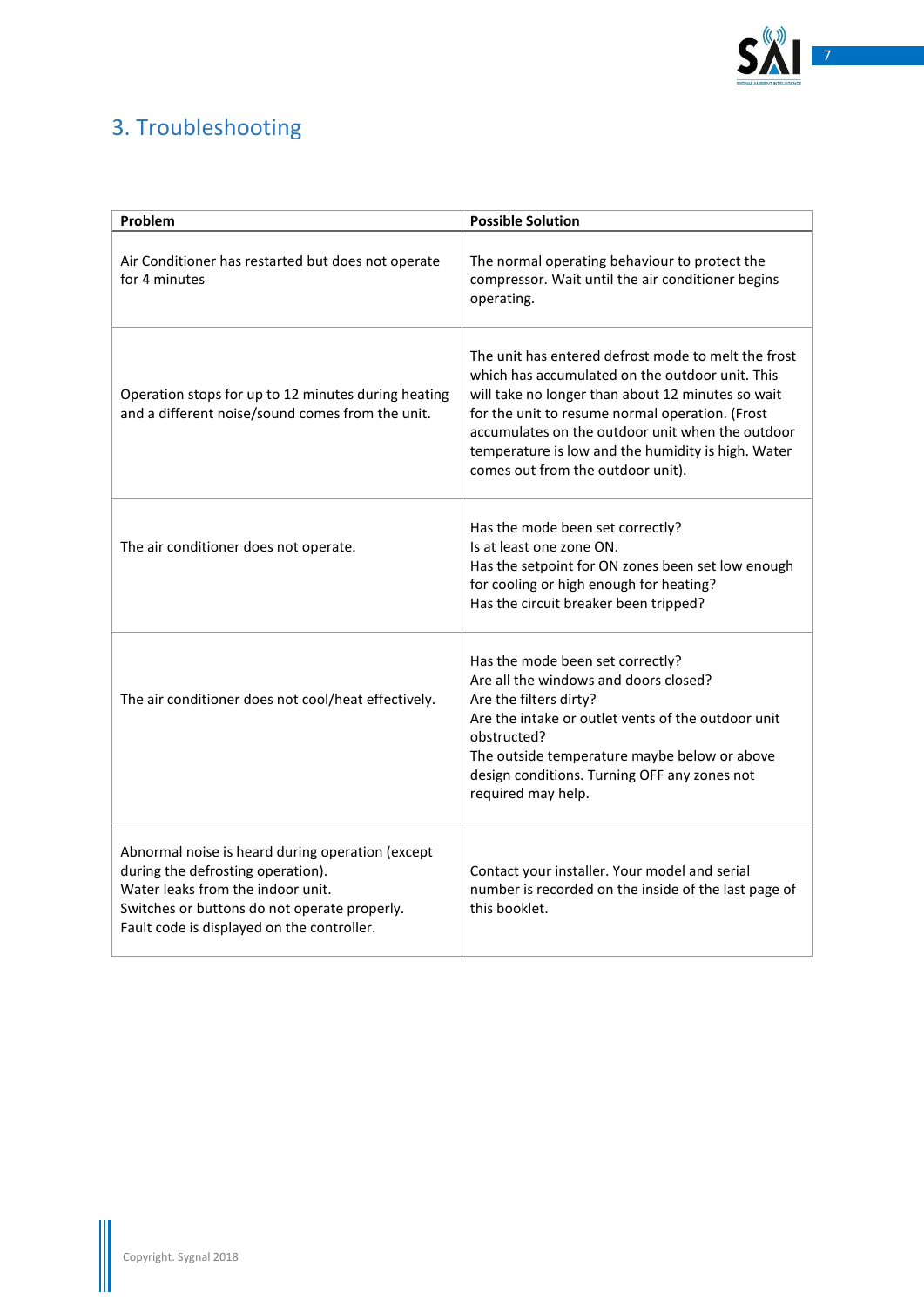

### <span id="page-7-0"></span>3.1 Digital Inverter System Self Diagnostics / Fault detection

Sygnal systems are able to detect a number of problems and display a fault message to aid in troubleshooting.

### **Fault D1 = 3 Phase error Digital Outdoor**

Line  $1 =$  Fault  $DI$ : Line 2 scrolls one of the following: 3 phase, L2 & L3 lost 3 Phase, L2 lost 3 Phase, L3 lost 3 Phase, rotate L2 & L3

### **Fault D2 – Coil Sensor Error (sensor nominated)**

Line  $1 =$  Fault D2: Line 2 scrolls one of the following: Outdoor coil sensor open circuit Outdoor coil sensor short circuit Indoor coil sensor open circuit Indoor coil sensor short circuit

#### **Fault D3 – High Pressure or Low Pressure Fault**

Line 2 scrolls one of the following: HP compressor safety LP compressor safety HP/LP compressor safety

#### **Fault D4 – Interconnect Indoor > Outdoor**

Line  $1 =$  Fault 4: Line 2 scrolls one of the following: AHU and Condenser Interconnect

**Fault D5 – Contact Manufacturer** Line  $1 = \text{Fault } 5$ : Line 2 scrolls Contact Manufacturer

#### **Fault D6 – Contact Manufacturer**

Line  $1 =$  Fault  $6:$ Line 2 scrolls Contact Manufacturer

#### **Fault D7 – Zoning to indoor Board Communications Lost**

Line  $1 =$  Fault 7: Line 2 scrolls AHU and Zoning interconnect

**Fault D8 – Contact manufacturer** Line 1 = Contact Manufacturer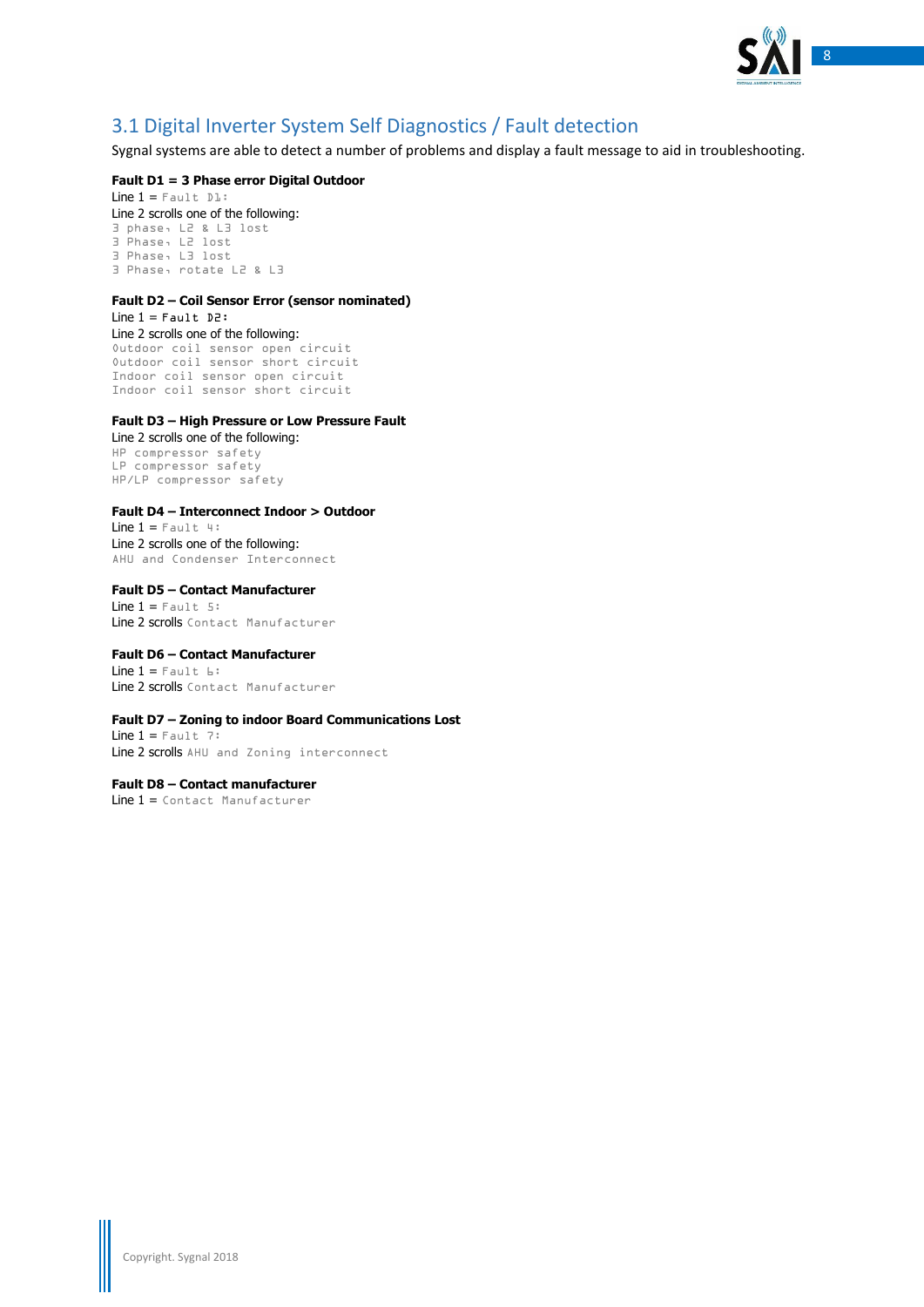

### <span id="page-8-0"></span>3.2 Dual Inverter System Diagnostics / Fault detection.

Sygnal systems are able to detect a number of problems and display a fault message to aid in troubleshooting. If any fault messages are displayed contact your installer/service person.

#### **Fault I1 – Indoor and Outdoor unit not compatible**

 $Line1 = False1t$ . Il: Line 2 scrolls one of the following: AHU and Condenser not compatible

#### **Fault I2 – Coil Sensor Error (sensor nominated)**

Line  $1 =$  Fault I2: Line 2 scrolls the following: Outdoor coil sensor open circuit Outdoor coil sensor short circuit Indoor coil sensor open circuit Indoor coil sensor short circuit

#### **Fault I3 – Contact Manufacturer**

Line 2 scrolls one of the following: Contact Manufacturer

#### **Fault I4 – Interconnect Indoor>Outdoor**

Line  $1 =$  Fault 4: Line 2 scrolls one of the following: AHU and Condenser Interconnect

### **Fault I5 – Contact Manufacturer** Line  $1 =$  Fault 5:

Line 2 scrolls Contact Manufacturer

#### **Fault I6 – Contact Manufacturer** Line  $1 =$  Fault  $E:$ Line 2 scrolls Contact Manufacturer

#### **Fault I7 – Zoning to Indoor Board Communications Lost**

Line  $1 =$  Fault I7: Line 2 scrolls AHU and Zoning interconnect

#### **Fault I8 – Contact Manufacturer**

Line 1 = Contact Manufacturer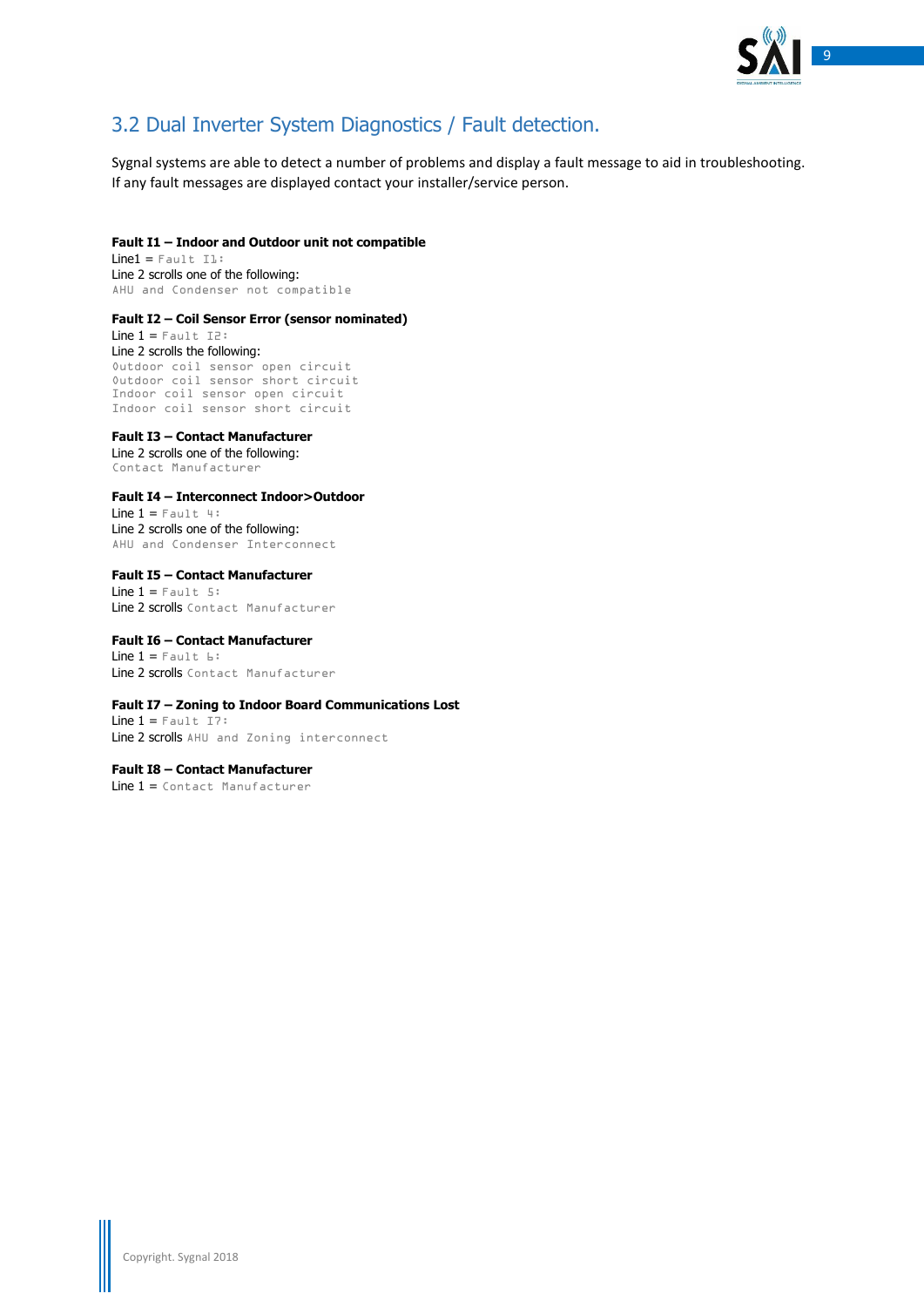

## <span id="page-9-0"></span>4. Warranty terms and conditions

All goods which are the company's own are guaranteed against faulty workmanship, materials or design for a period of 12 months from the date of despatch, after which all liability on the part of the Company ceases, save:

a) Goods which are branded Sygnal, registered with Sygnal prior to the expiration of the standard 12 month warranty period, form part of the air conditioning unit and are used in a human comfort application. These goods are guaranteed against faulty workmanship, materials or design for a period of 60 months from the date of system commissioning or 72 months from the date of despatch which ever expires first.

The Guarantee does not apply in the following cases:

b) Defect arising from materials supplied by the Purchaser or from a design requested by the Purchaser.

c) Replacements or repairs resulting from normal wear of units and machinery, corrosive atmosphere, damage or injury caused by lack of care, insufficient inspection or maintenance, or improper use of the goods.

d) Failure attributable to fortuitous circumstances or "force majeure"

The guarantee consists of repairing, modifying or replacing the parts or units recognised as defective within the shortest time at the Company's premises at the Company's expense save parts that are branded Sygnal and form part of the air conditioner, these parts will be repaired at the installation location providing the location is within 100km from the Company's premises or the premises of an appointed Agent or Dealer. The guarantee is inclusive of parts and labour. Subject to the above, the Company's liability and that of its resellers is wholly limited to the original cost of the product sold. Any unauthorised repairs or alterations to the equipment shall invalidate this warranty. In case of goods not of the manufacture of the company or its principals, the Company undertakes that it will, if requested in writing by the Purchaser to obtain from the manufacturer the benefit of any guarantee or warranty which the manufacturer may have expressly given as top the quality or fitness for any purpose of the goods, except as may otherwise be provided for by law. The fulfilment of this undertaking shall constitute the Company's sole liability in respect of any faulty goods of the manufacture of the Company or its principals. Neither the reseller nor the Company shall be liable for any injury, damages, expenses, or loss of pro t, direct or consequential, arising out of the use or installation of products supplied by the Company all of which are supplied at the sole risk of the user. This warranty is in addition to any statutory warranty which a Purchaser cannot waive but all other warranties are waived by the Purchaser.

Sygnal Ambient Intelligence Phone: 1300 844 429 Web: [www.sygnal.com.au](http://www.sygnal.com.au/) Email: [service@sygnal.com.au](mailto:service@sygnal.com.au)